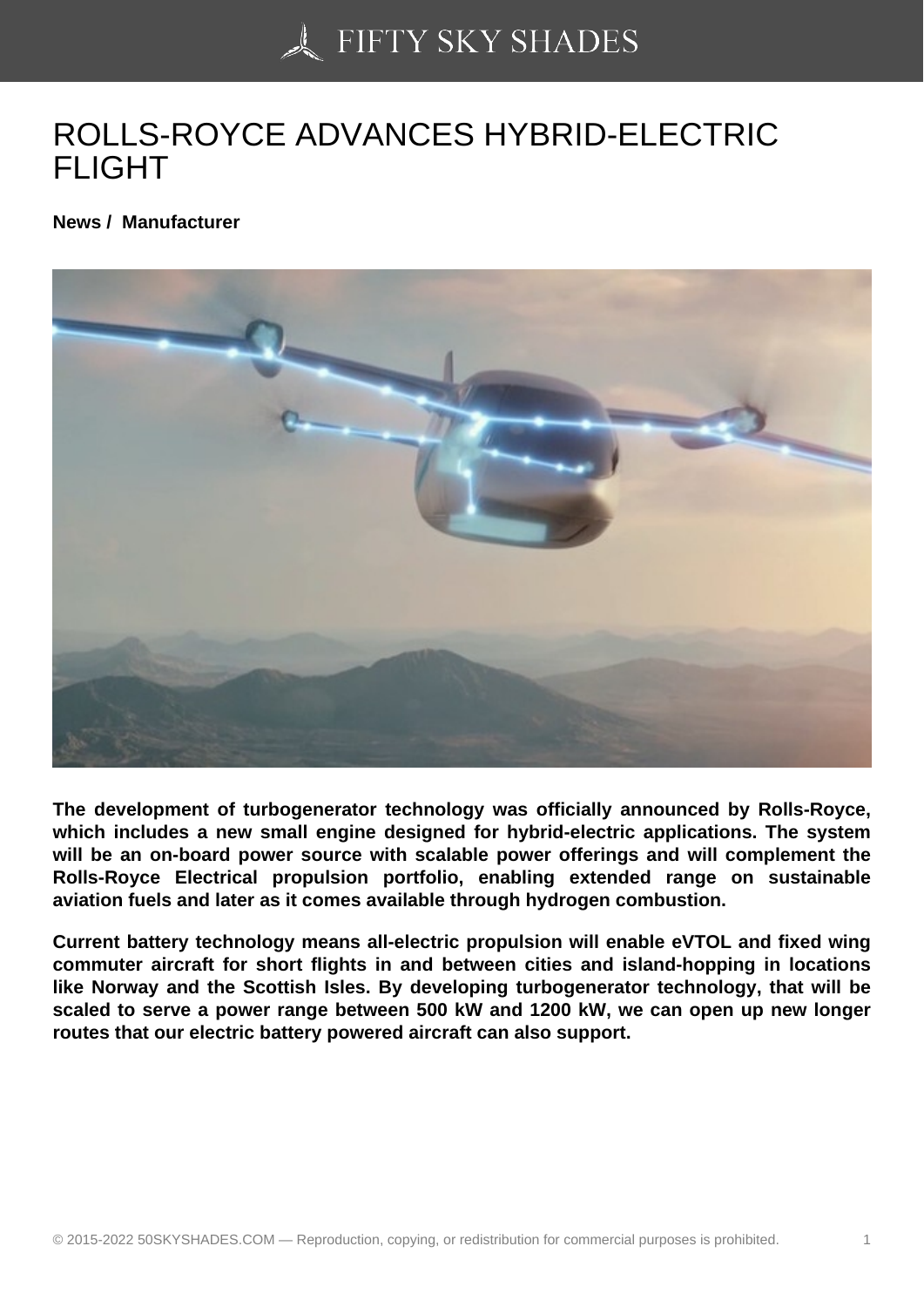**Rolls-Royce experts based in Germany, Norway and Hungary are developing the turbogenerator design and working on its system integration and are focused on ensuring smart power distribution during flight. The turbogenerator will recharge batteries after takeoff or power propellers directly, enabling aircraft to switch between power sources in flight. The research and development of this technology is being part funded by the German Ministry for Economic Affairs and Climate Action.**



Rob Watson, President – Rolls Royce Electrical, said: "Rolls-Royce will be the leading provider of all-electric and hybrid-electric power and propulsion systems for Advanced Air Mobility and will scale this technology over time to larger platforms. I would like to thank the German Government for their support. As part of our strategy, we are looking at offering the complete sustainable solution for our customers. This means extending routes that electric flight can support through our turbogenerator technology. This will advance hybrid-electric flight and mean more passengers will be able to travel further on low to net zero emissions aircraft.

"Rolls-Royce is also set to build on our existing network to offer maintenance services for electrical systems. Furthermore, Rolls-Royce Power Systems is able to offer mtu microgrid solutions to support fast-charging of electric aircraft and deliver reliable, cost-effective, climate friendly and sustainable power to vertiports."

Last year, Rolls-Royce announced a pathway to net zero carbon emissions and its electrical technology is one way in which the company is helping decarbonise critical parts of the global economy. Rolls-Royce is committed to ensuring its new products will be compatible with net zero operation by 2030 and all its products will be compatible with net zero by 2050.